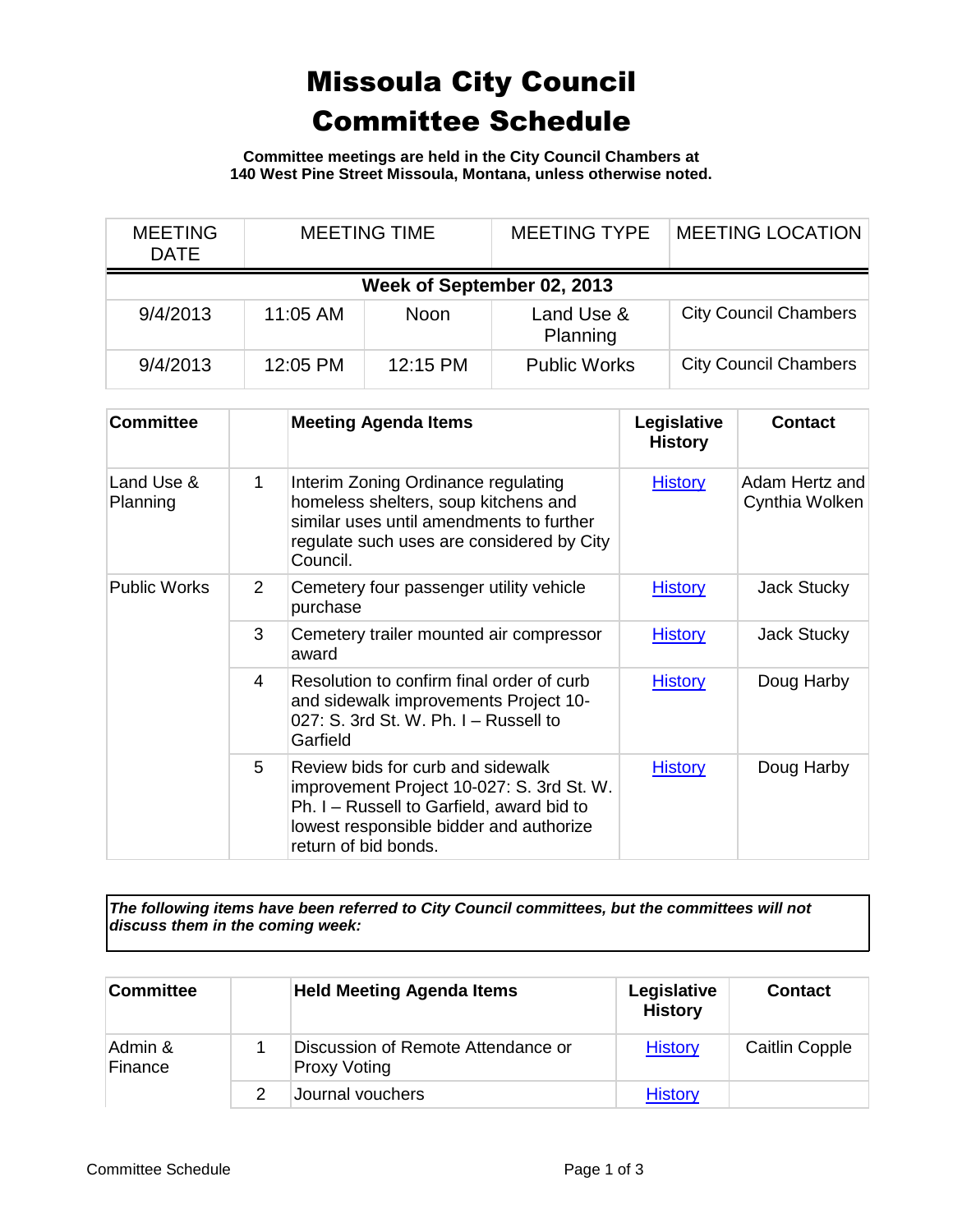## Missoula City Council Committee Schedule

**Committee meetings are held in the City Council Chambers at 140 West Pine Street Missoula, Montana, unless otherwise noted.**

|                         | 3              | Budget transfers.                                                                                                                                                                                                             | <b>History</b> |                       |
|-------------------------|----------------|-------------------------------------------------------------------------------------------------------------------------------------------------------------------------------------------------------------------------------|----------------|-----------------------|
|                         | 4              | Disposition of surplus City land.                                                                                                                                                                                             | <b>History</b> | Nancy Harte           |
|                         | 5              | <b>Whistle Blower Policy</b>                                                                                                                                                                                                  | <b>History</b> | <b>Adam Hertz</b>     |
|                         | 6              | Discussion & review of City business<br>licensing rules, practices and fees.                                                                                                                                                  | <b>History</b> | <b>Adam Hertz</b>     |
| Parks &<br>Conservation | $\overline{7}$ | Discuss the City's strategy to complete a<br>boundary survey of Greenough Park.                                                                                                                                               | <b>History</b> | Dave Strohmaier       |
|                         | 8              | Agreement for lighting the Madison St.<br>Pedestrian Bridge                                                                                                                                                                   | <b>History</b> | Donna Gaukler         |
| Comm. of the<br>Whole   | 9              | Joint meeting of the Mayor, City Council<br>and County Commission; a facilitated<br>quarterly OPG review as directed in the<br>Interlocal Agreement.                                                                          | <b>History</b> | Mayor Engen           |
|                         | 10             | Propose the City Council be a member<br>unit of the Missoula Chamber of<br>Commerce.                                                                                                                                          | <b>History</b> | <b>Dick Haines</b>    |
|                         | 11             | Discussion of Artspace                                                                                                                                                                                                        | <b>History</b> | <b>Caitlin Copple</b> |
|                         | 12             | Updates from Council representatives on<br>the Health Board, Community Forum,<br><b>Transportation Policy Coordinating</b><br>Committee, other boards and<br>commissions as necessary. (Ongoing)                              | <b>History</b> | Ongoing               |
|                         | 13             | Update from Missoula Economic<br>Partnership President/CEO James<br>Grunke                                                                                                                                                    | <b>History</b> | <b>Marilyn Marler</b> |
| Land Use &<br>Planning  | 14             | Annexation, (see separate list at City<br>Clerk's Office for pending annexations)<br>(Ongoing in committee)                                                                                                                   | <b>History</b> |                       |
|                         | 15             | Amend Article 7. Error Corrections and<br>Adjustments to the subdivision<br>regulations to allow for restrictions or<br>conditions placed on a plat by the<br>governing body to be amended or<br>removed by a future council. | <b>History</b> | Jon Wilkins           |
|                         | 16             | Discussion of City planning issues with<br>members of the Planning Board.                                                                                                                                                     | <b>History</b> | <b>Bob Jaffe</b>      |
| Pub. Safety &           | 17             | Health Department update.                                                                                                                                                                                                     | <b>History</b> | Ellen Leahy           |
| Health                  | 18             | Fire Department update.                                                                                                                                                                                                       | <b>History</b> | Jason Diehl           |
|                         | 19             | Ordinance generally amending Chapter<br>8.52 Missoula Municipal Code entitled                                                                                                                                                 | <b>History</b> | Dave Strohmaier       |